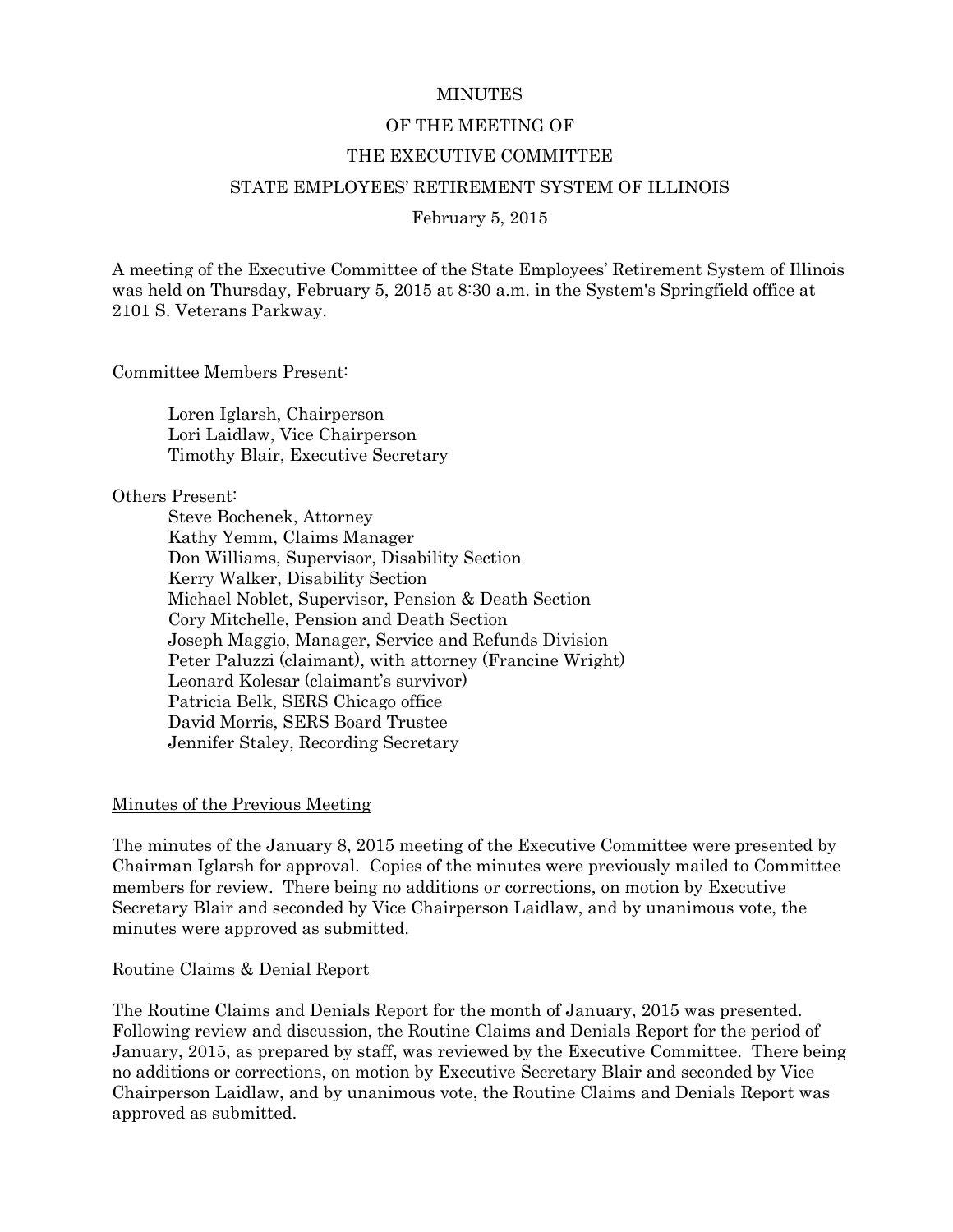# Old Business

# Peter Paluzzi – Reappeal of Overpayment

Peter Paluzzi works as a Highway Maintainer for the Department of Transportation, District 2. He last worked on February 13, 2008. Mr. Paluzzi has an overpayment that he appealed to the Executive Committee on October 7, 2014. His appeal was denied.

Peter Paluzzi, with the help of his attorney Francine White, is reappealing the claimed overpayment of benefits. After hearing the basis of their appeal, the case was referred to SERS' attorney, Steve Bochenek, for a recommendation to be presented at the March 12, 2015 meeting.

## Leonard Kolesar - Denial Survivor Benefits – Request for Re-appeal

Simeon Fleming retired effective March 3, 2005 at which time he did not have a qualified survivor. He was paid a refund of widow survivor contributions on April 22, 2005 totaling \$3,302.80. He entered into a civil union with Leonard Kolesar on June 8, 2011. Mr. Kolesar asserts that Simeon was advised that if they joined in the civil union, Mr. Kolesar would be eligible for a monthly benefit, but they were not aware that the widow survivor contributions needed to be repaid. The widow survivor refund was \$3,302.80. Mr. Kolesar was sent a survivor application packet in error on October 21, 2014. When the error was discovered, he was sent a letter dated November 5, 2014 explaining the situation and denying survivor benefits.

At the December 11, 2014 Executive Committee meeting, the case was reviewed. Mr. Kolesar was asking that in order to receive monthly benefits as a survivor he be allowed to repay the widow/survivor refund from monthly benefits to be paid by the System.

After some discussion and based on the statutory language regarding the repayment of the refund, Executive Secretary Blair motioned to deny the appeal of Mr. Fleming, seconded by Vice Chairperson Laidaw. All were in favor.

At the January 8, 2015 Executive Committee meeting, the supervisor of the Pension Section stated that Mr. Kolesar is requesting that he be allowed to have a personal appeal of the previous denial of survivor benefits.

After some discussion, Executive Secretary Blair made a motion that we allow Mr. Kolesar's re-appeal of the denial of benefits for the February 2015 meeting, seconded by Chairman Iglarsh. All were in favor.

Mr. Kolesar was present at the February 5, 2015 meeting to reappeal the denial of benefits. After hearing the basis of his appeal, the case was referred to SERS' attorney, Steve Bochenek, for a recommendation to be presented at the March 12, 2015 meeting.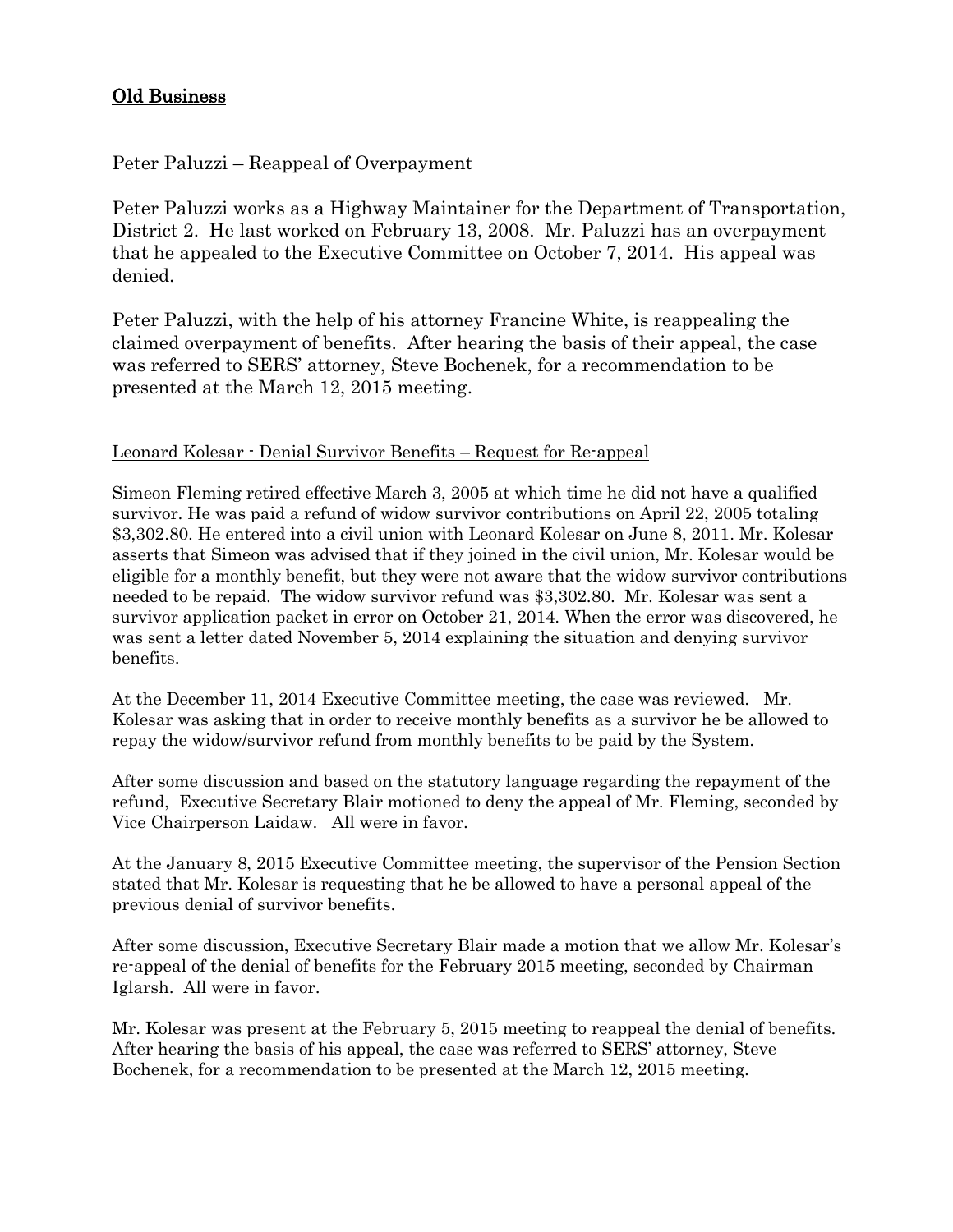## New Business

## Randall Bowen – Occupational Disability – 12 Month Rule

Randall Bowen works as a Support Worker II for the Illinois School for the Deaf. He began a service connected leave of absence on February 3, 2009 to present. He has and is receiving workers' compensation TTD benefits during this time period.

Mr. Bowen's occupational disability claim has been denied as he did not apply for SERS occupational disability within the 12 month filing period. An application was mailed to him on October 24, 2014. He returned his application on November 14, 2014.

Mr. Bowen is requesting that the 12 month rule be waived for the above-mentioned time period.

After some discussion, Chairman Iglarsh moved for approval of the appeal of the 12 month filing limitation, seconded by Executive Secretary Blair. All were in favor.

# Heath Hooks – Repayment of Refund

This account became eligible for a write-off in June, 2006. Contributions in the amount of \$999.00, widow/survivors' in the amount of \$124.80, and 8 months of creditable service were written off on June 23, 2006. Mr. Hooks has requested to repay a refund under the Reciprocal Act.

The Service & Refunds Division is requesting the Executive Committee to approve the reinstatement of this account.

After some discussion, Chairman Iglarsh moved for approval of reinstatement of the account, seconded by Vice Chairperson Laidlaw. All were in favor.

# Shontell Mitchell – Review Repayment Payment Plan

Shontell Mitchell was receiving disability benefits from the State Employees' Retirement System. While on disability her agency discovered that she was working outside the State of Illinois; however, Ms. Mitchell was signing certification statements from SERS that she was **not** working, resulting in an overpayment of approximately \$40,000. Criminal charges were filed against Shontell Mitchell. Member's attorney called SERS asking for a repayment plan with member paying some money up front. Upon the advice of the Executive Committee, SERS will call her attorney and work with the State Attorney's Office on this case to determine the action to take in collecting the overpayment.